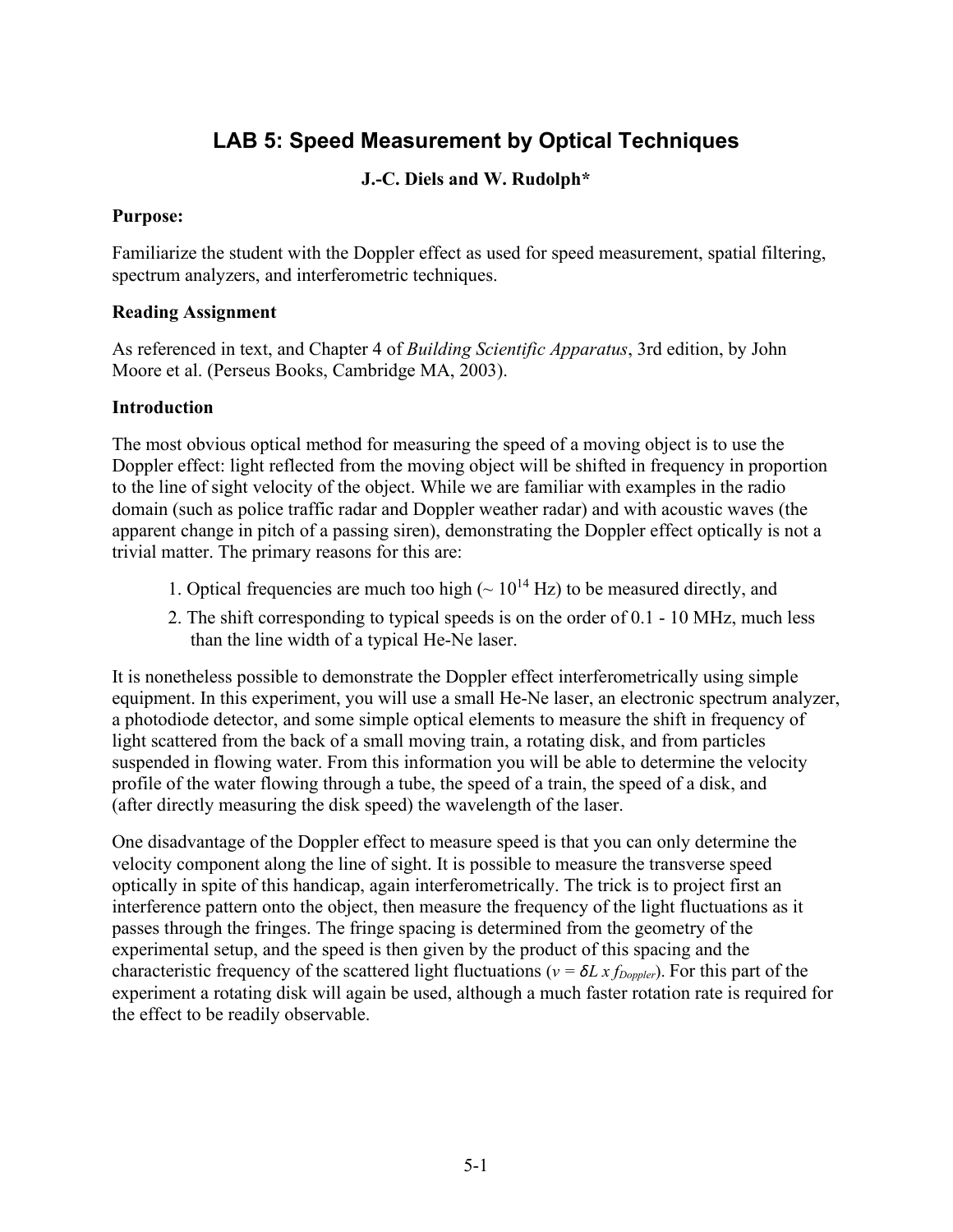#### **Theory and Concepts**

At this point the question arises "How do we get around the problems mentioned in the introduction?" The answer is a technique known as *heterodyne interferometry*. This method involves combining the frequency-shifted or modulated optical (or radio, microwave, etc.) signal with an unshifted reference signal. The so-called "square-law" detector (which includes all common optical detectors) will respond only to the intensity (and intensity variation) of the combined beam. If the frequencies of the two signals differ by less than the bandwidth of the detector and are not identical, the electrical output of the detector will be modulated at a frequency equal to the difference between the frequencies of the two beams. For simplicity let us assume two electromagnetic waves of equal amplitude *A* and frequencies  $\omega_l$  and  $\omega_2$ . If the two waves are incident on a detector we measure a signal

$$
S = \langle (A\cos\omega_1 t + A\cos\omega_2 t)^2 \rangle \tag{2.1}
$$

where  $\langle \rangle$  denotes averaging performed by the detector and subsequent electronics. Using the identity  $2\cos\omega_1t \cos\omega_2t$ ) =  $\cos(\omega_1 - \omega_2)t + \cos(\omega_1 + \omega_2)t$  we can write the signal as

$$
S = A2 \langle cos2omega1t \rangle + A2 \langle cos2omega2t \rangle + A2 \langle cos(\omega1 - \omega2)t \rangle + A2 \langle cos(\omega1 + \omega2)t \rangle
$$
 (2.2)

Typically, in particular if we work with light, the frequencies <sup>ω</sup>*1,2* cannot be resolved directly and the detection system averages the terms 1,2, and 4 in Eq. (2.2). The time dependence of the signal (the  $3<sup>rd</sup>$  term in (2.2)) is then characterized by a frequency

$$
\omega_{beat} = |\omega_l - \omega_2|
$$

This modulation is also referred to as a *beat frequency* or a *beat note* after the analogous acoustic phenomenon.<sup> $\Box$ </sup> When two nearly identical tones are played together, the result is a `waawaa-waa' variation of the loudness with a periodicity equal to the inverse of the frequency difference of the two tones.

So the heterodyne technique eliminates problem 1 above, as long as the Doppler shift is not too large. But what of problem 2? The stability of a small He-Ne laser, over a time span of a few seconds, is certainly no better than a several MHz. Thus, you should not be able to measure speeds  $\leq 2$  m/s  $\sim 10$  km/hr, right? Wrong, as can be seen by comparing the coherence time of such a laser (tens of ns), the time delay between the signal and reference beams for the experimental arrangements used here  $(< 1 \text{ ns}$ ), and the Schawlow-Townes linewidth of a laser  $($ Hertz). Qualitatively, what **would** be the limit of such a measurement? (Note: It is worth devoting a few lines to this in your report.)

The theory of the Doppler effect is covered in most basic physics texts and will not be discussed here. The arrangement in the first part of this experiment is identical to a Michelson interferometer, and the expected frequency shift of the light can be derived by considering the object to be equivalent to the translating mirror. From this point of view, the beat note signal is just the rate at which fringes pass the detector. In the fast wheel part, the measured frequency is the quotient of the transverse speed of the wheel and the fringe spacing, which is determined by the wavelength of the light used and the angle of intersection of the two beams. The necessary derivations are left to the student and a summary thereof should be included in the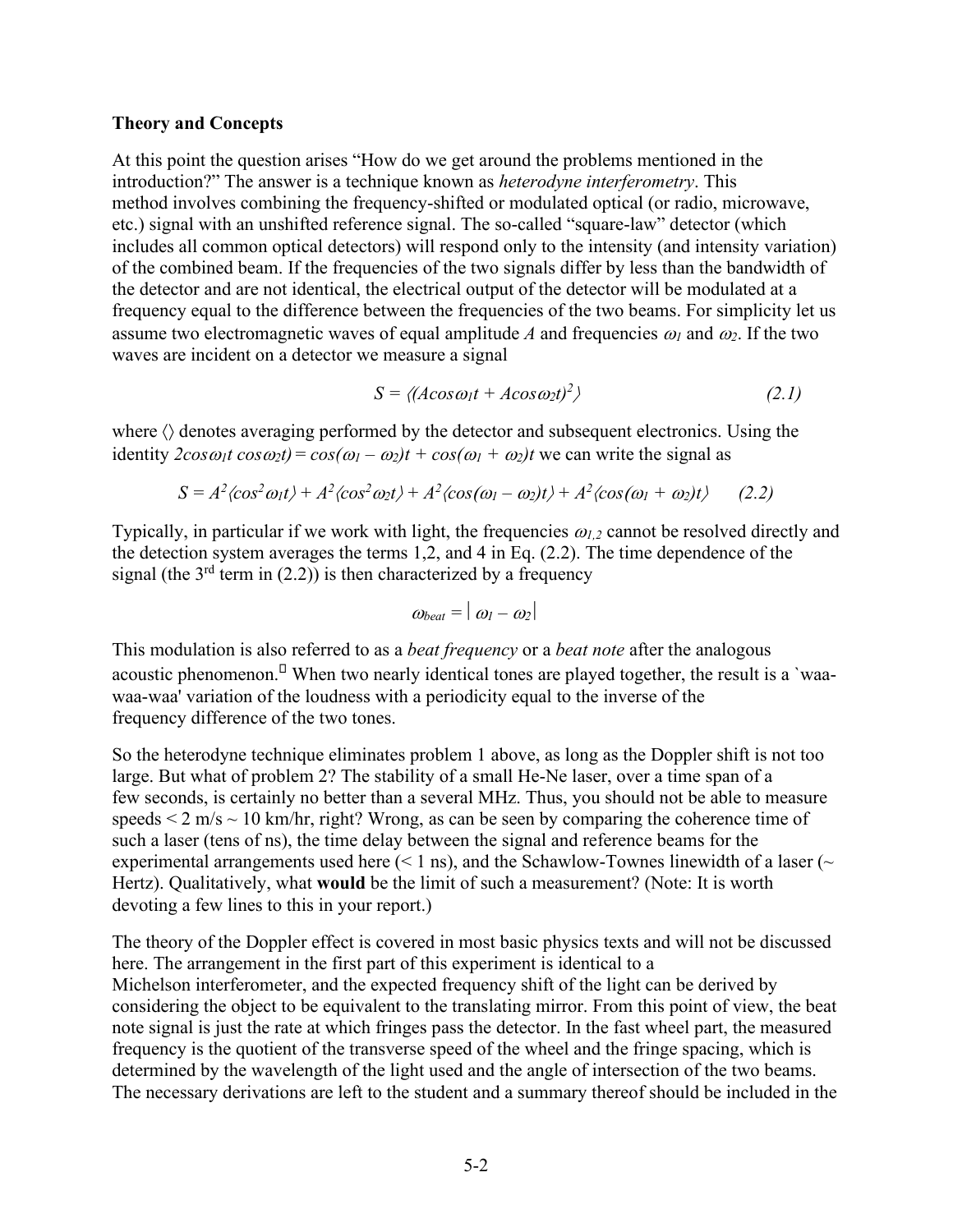lab write-up.

All three parts of this experiment involve measuring the light scattered from a large number of randomly placed scattering centers. Given that the characteristic frequency of interest is the same for all of the scatterers, the signal from each will be randomly phased so one might expect any modulation at that frequency to average out. Furthermore, since the collected light is due to scattering, the total intensity can vary wildly at frequencies unrelated to the one in which we are interested. Considering such a small signal to noise ratio, how can we expect to measure anything? (Hint: The net signal from an ensemble of randomly phased sources is a problem analogous to the drunkard's walk. Also, the beauty of using spectrum analysis is that it measures the total amplitude of signals over only a small range of frequencies. Thus, the appropriate figure of merit is the ratio S/N where S is the signal amplitude at a frequency of interest and N is the amplitude of the noises whose frequencies are within one resolution bandwidth of the signal.)

#### **Experimental Procedures**

This experiment is divided into three parts: a) Doppler shift measurement of the speed of a train and a rotating wheel; b) Transverse velocity measurement of the speed of a different wheel using scattering from a fringe pattern; c) Doppler shift measurement of the velocity profile of water flowing through a tube. (Part C is skipped in Senior Lab.)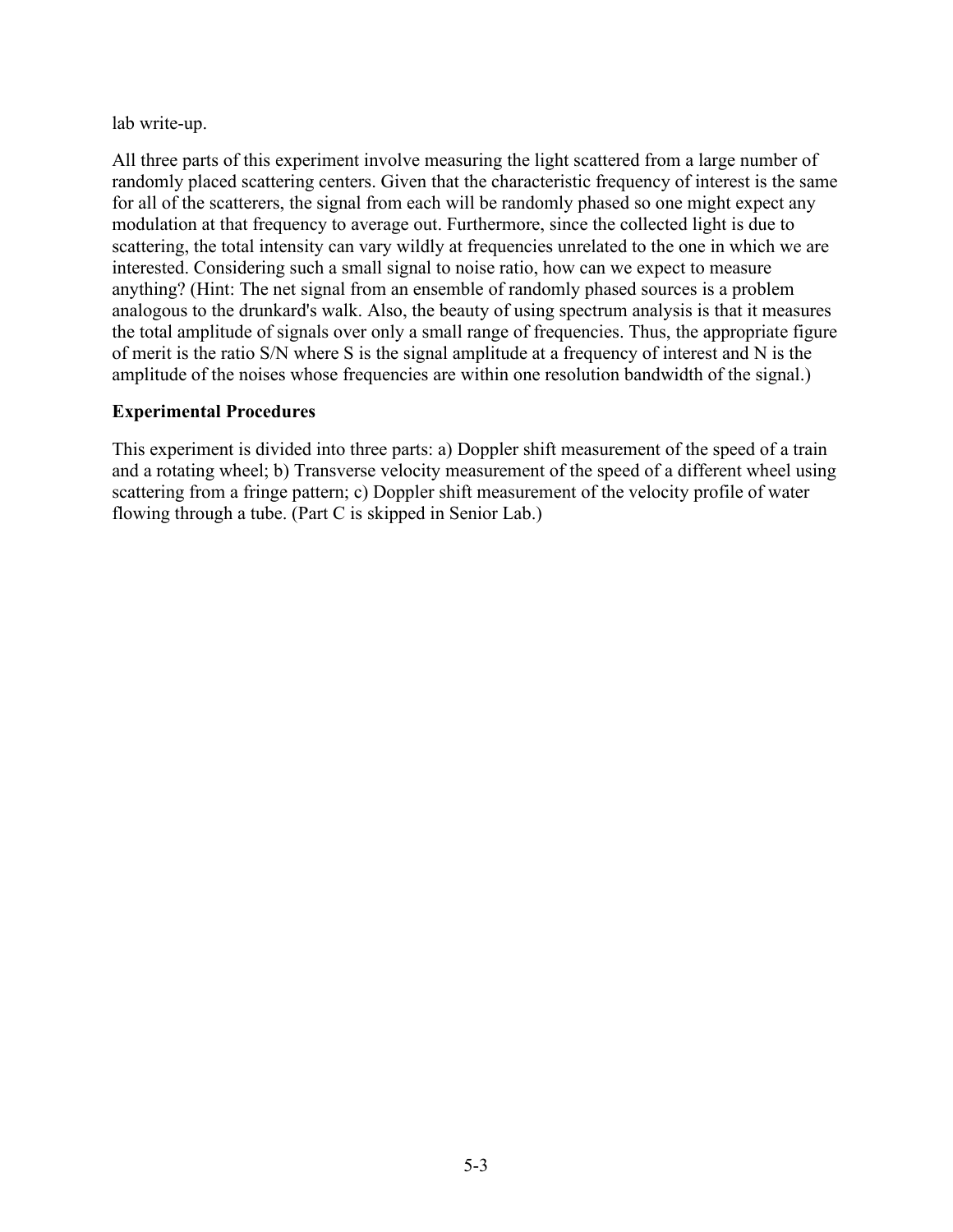

Figure 1. Experimental setup for the slow wheel Doppler Shift measurements. *L* is the laser source, *BS* is a beam splitter, *W* is a motor driven wheel with reflective tape on its rim, *R* is a reflector (also tape covered), and *PD* is the optical detector. The electrical signal is sent to the 3585A spectrum analyzer *SA* for analysis and then to the computer *C* for recording. The translation stage *TS* is provided for positioning the wheel.

*Doppler shift from a train and a rotating wheel*. The experimental setup for the wheel is sketched in Fig. 1. Note the equivalence of this arrangement to a Michelson interferometer. The beam from laser *L* is split by beam splitter *BS* and directed onto the edge of the slowly rotating wheel *W* and reference reflector *R*, both of which are covered with retroreflecting tape (of the type used by runners, bicyclists, etc., to avoid getting hit by cars). This tape is composed of small beads embedded in a substrate with a matched refractive index such that light entering the bead is refracted to the back of the bead where it is internally reflected back toward the source. This eliminates the need for the precise alignment required when flat mirrors are used. The retroreflected beams are then recombined at the beamsplitter and continue to detector *PD*. The electrical signal from *PD* is sent to a spectrum analyzer *SA* for measurement.

A spectrum analyzer (HP 3585A or equivalent) is used to measure the beat frequency may be measured directly. You can transfer the spectra to a computer - see Appendix for instructions. First, calculate the expected Doppler shift from an estimate of the wheel rotation rate and set the analyzer accordingly. Before connecting the detector signal to the spectrum analyzer, look at it with an oscilloscope; what is the amplitude of the signal, and does its period correspond to your calculated estimate? Measurements are to be made over a range of wheel positions at roughly one centimeter intervals, for which translation stage *TS* is provided. Hint: remember that only the component of the wheel's velocity in the direction of the light's propagation will affect the frequency. This component will be different for different wheel positions…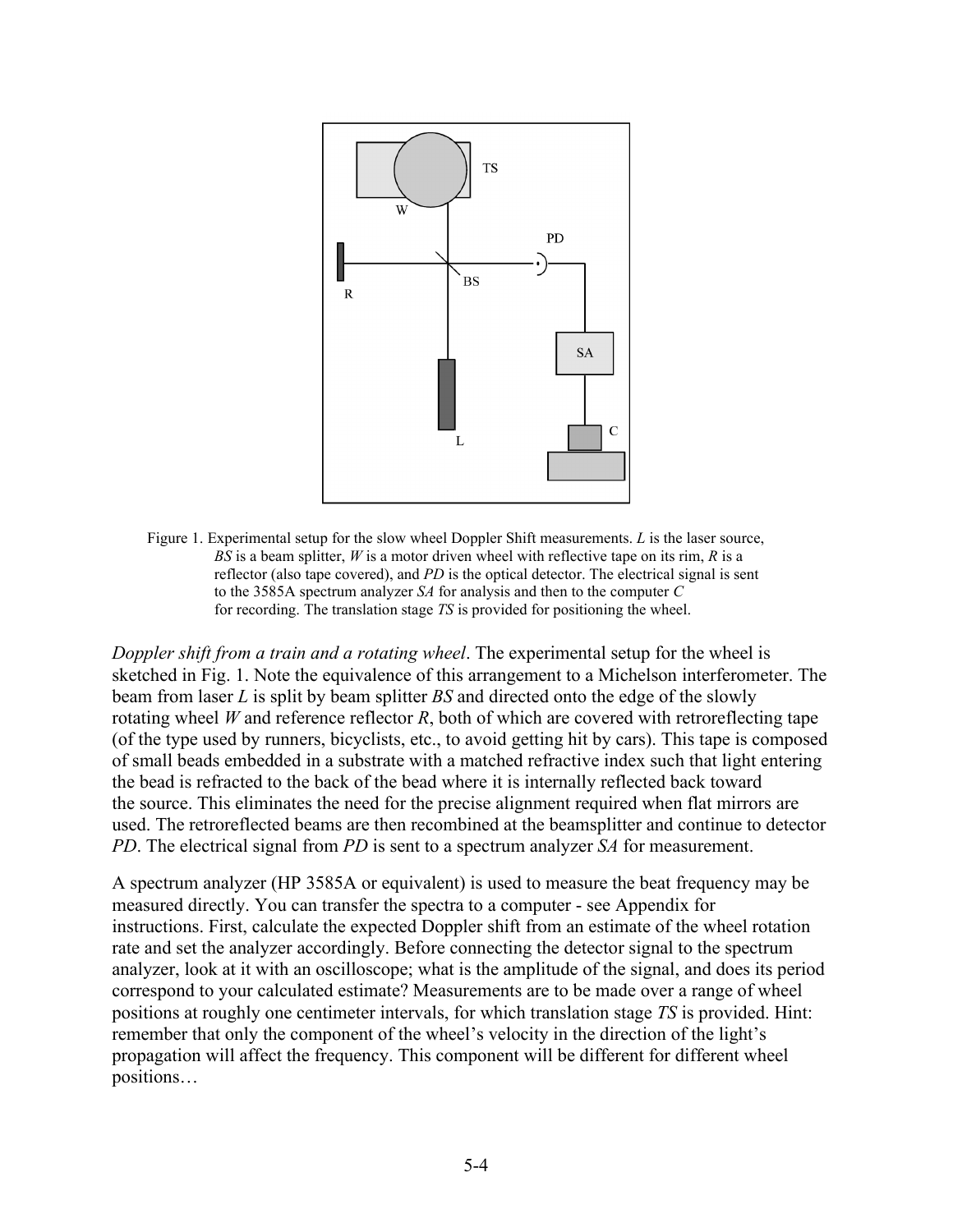The range chosen should be such that one edge is accessible. Note: You must be sure that you are looking at the right peak on the spectrum analyzer trace. Determine this by blocking either the reference or shifted beams (the signal will then disappear) and by translating the wheel (the signal frequency should then shift). Once the data are taken, you will also need the diameter of the wheel, a direct measurement of its rotation rate, and the wavelength of the laser. From these you should be able to determine the rotation rate of the wheel and to estimate the precision of your measurements. Discuss the precision of your results and the important error sources.

Repeat this experiment to determine the speed of the toy train. Affix provided reflective tape to the train's front.

*Transverse speed measurement*. As pointed out earlier, the Doppler technique is applicable only for measuring longitudinal velocities. (There is in fact a transverse Doppler effect, but it goes as  $v^2/c^2$  and so is observable only for relativistic particles and not applicable in this experiment.) However, it is possible to measure the transverse velocity of an object using light scattering. The setup is as shown in Fig. 2. The laser beam is split and reflected by *BS* and mirror *M* onto the edge of the fast rotating wheel *W*, intersecting at its surface at an angle a to form a fringe pattern of spacing δ*L*. This spacing should be too small to be visible with the unaided eye but much greater than the wavelength of light (i.e., between 5 and 50  $\mu$ m). As it is determined by the beam crossing angle α, you must position *BS* and *M* appropriately. The most accurate way to find this angle is to measure the separation of the beams some distance from their intersection; take several such measurements at different positions to obtain an accurate value for  $\alpha$ .

The scattered light may be viewed from the side, as shown in Fig. 2. A lens *L* is used to collect the scattered light and focus it onto the detector *PD*. As before, the detector signal is sent to the spectrum analyzer. The signal frequency of interest may be discerned by blocking either of the interfering beams - it should disappear. Position the wheel transversely to maximize the scattering frequency (i.e., so that the scattering comes from the foremost point on the wheel). Adjust the spectrum analyzer to fully resolve the signal frequency and measure its value. Also measure the diameter of the wheel and estimate its rotation rate observing the detector signal on an oscilloscope - though it may be quite noisy, it should be periodic over one rotation.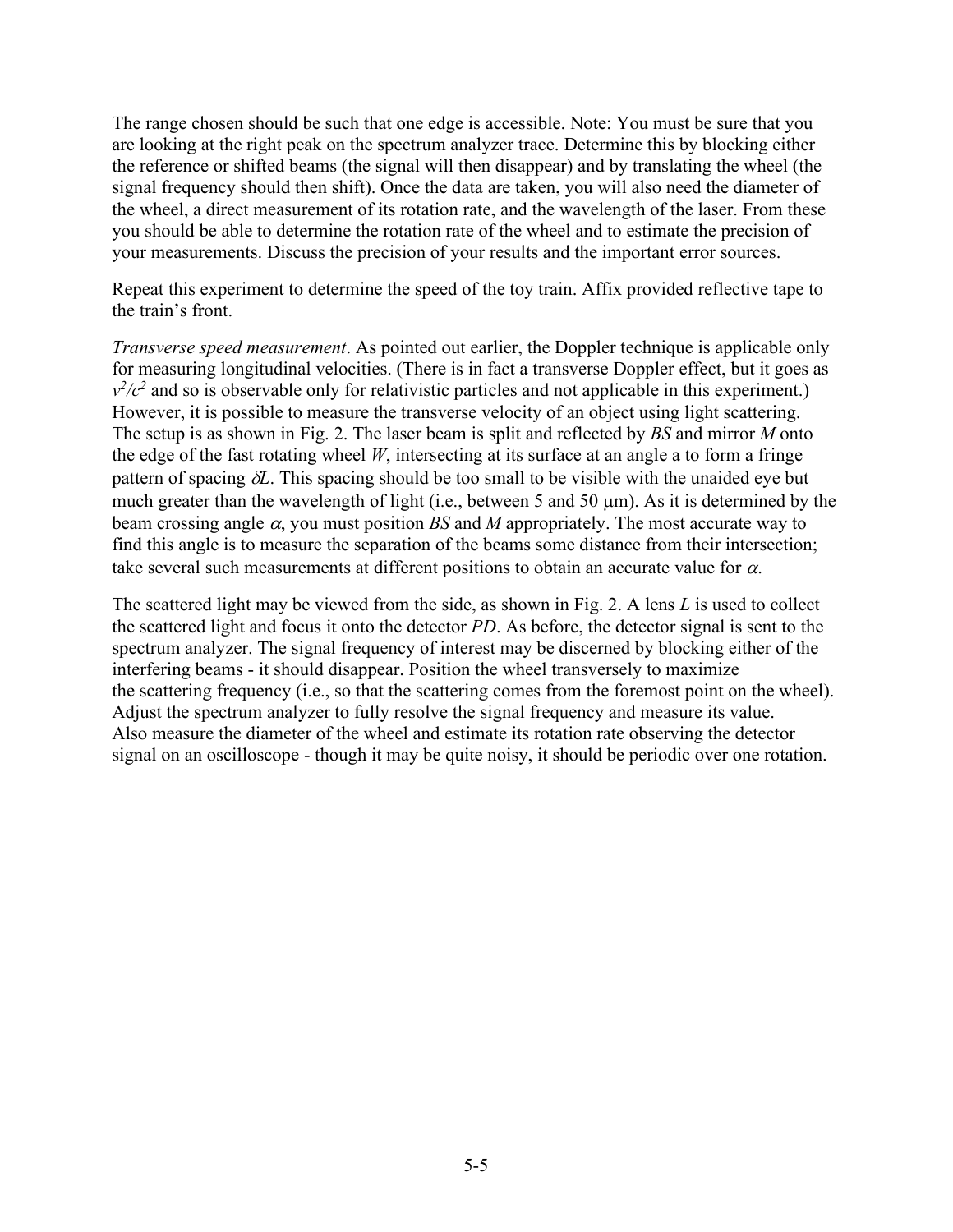

Figure 2. Experimental setup for the transverse speed measurements. Most labeled parts are as in Fig. 1, except that *L* is a collecting lens (optional) *M* is a flat mirror, and *XYZ* is a PC to which the spectra can be transferred.

Report the measured frequency and its bandwidth. Calculate  $\alpha$  and  $\delta L$ , and the rotation rate. How does this compare with the oscilloscope estimate? Which would you expect to be more accurate and why? What are the major sources of error in this experiment, and in particular what is the effect of the bandwidth of the measured scattering frequency?

(Note: If you are having difficulty understanding how the fast wheel measurement works, try searching for an explanation of "transverse velocimetry" or "laser surface velocimetry".)

*[Senior Lab 2020+: Ignore the velocity of water experiment. This is an interesting application of laser velocimetry (used in medical diagnostics) but is no longer part of this lab.]*

*Velocity profile of flowing water.* This is probably the most difficult part of the experiment. It is diagrammed in Fig. 3. A small portion of the laser beam is split off by the microscope slide *BS* (reflectance  $\sim$  4-5% per face). This reference beam is directed through the flow tube *FT* perpendicular to its faces and through aperture *A* and lens *L* onto detector *PD*. The rest of the laser beam is reflected at mirror *M* to intersect the reference beam at a point inside  $FT$ , at an angle of  $10^{\circ} - 35^{\circ}$ . (This angle is measured as in the transverse velocity measurements above - but be sure to account for the differing indices of water and air.) The tube is filled with water in which a colloidal substance has been suspended - CoffeeMate nondairy creamer works nicely - and is connected to a pump. The suspended particles serve to scatter some of the strong signal beam into the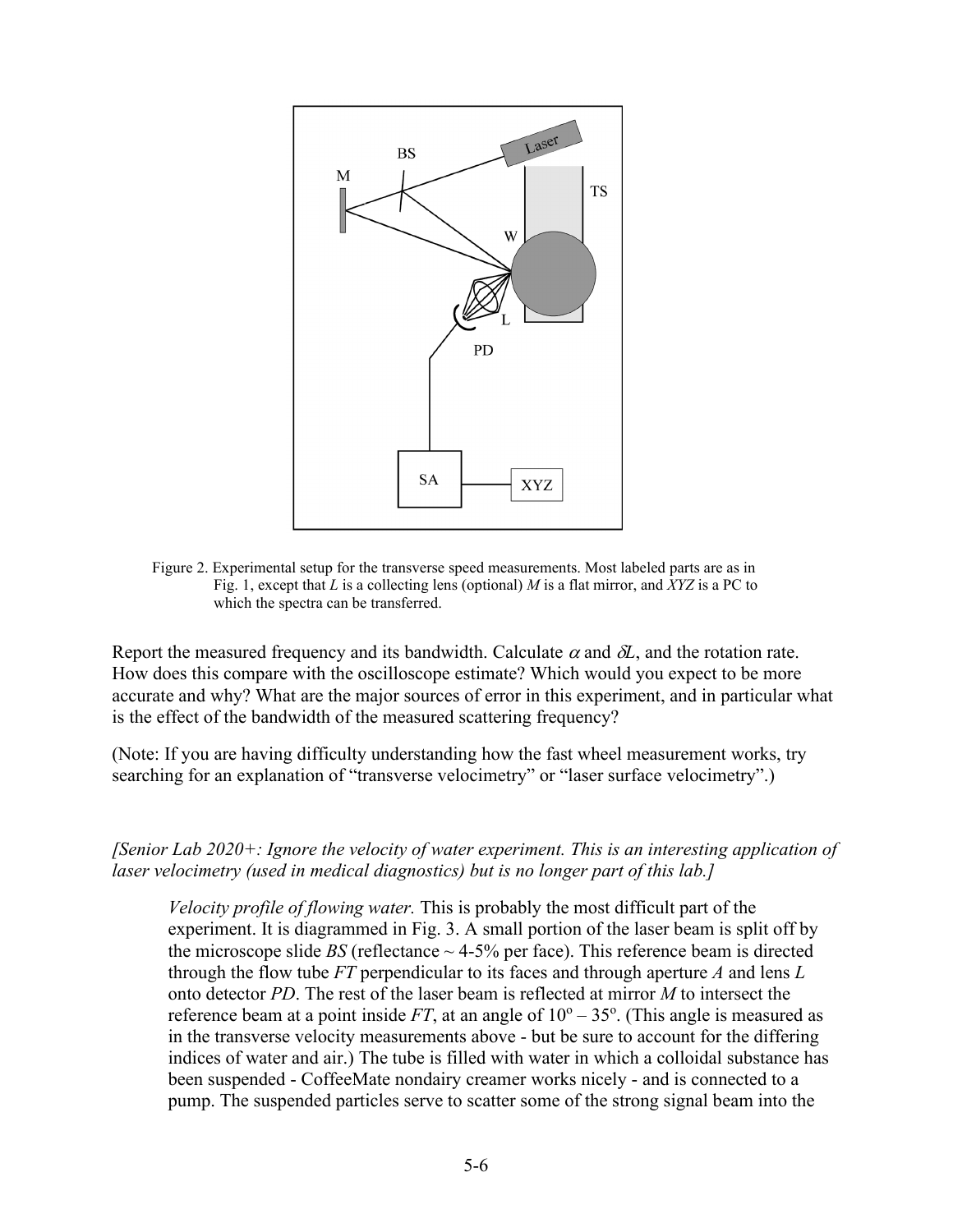

Figure 3. Experimental setup for the flow profile measurements. *BS* is a microscope slide, *FT* is the flow tube, and *A* is an aperture.

detector where it will be mixed with the reference, any frequency shift will then be observable with the spectrum analyzer. Note the similarity of this arrangement to a Mach-Zehnder interferometer. We should expect the signal beam to be Doppler shifted by an amount determined by the projection of the flow velocity onto the direction of the signal beam (the derivation of the expected shift is left to the student).

Several important factors must be considered for this experiment to work properly. First, it is essential that the flow be laminar - a turbulent flow will give Doppler shifts over a wide range of frequencies, blurring the spectrum analyzer peak until it becomes unrecognizable. Second, we must limit the size of the particular scattering region at which we are looking for each measurement - if the volume is large, there will again be a range of frequencies in the spectrum. This is the function of the lens: it images a small region within the intersection volume onto the detector. Third, we must restrict the range of scattered wave vectors - light scattered off at different angles will have different Doppler shifts, again broadening the frequency peak. This is the function of the aperture *A*: although the lens will image any light scattered from the volume of interest onto the detector, the aperture blocks all but that light propagating along the direction of the reference beam. (A vertical slit could be used instead. Why?)

Special care must be taken to obtain a signal which is sufficiently clean for taking measurements. The detector should be placed so that it receives the reference beam directly. The position of the lens is particularly critical. Initially determine the approximate height and transverse position by centering the lens on the reference. Then find the longitudinal position in the following manner: Translate the tube so that the beams intersect at the face nearest the detector. Block the beams with a thin sheet of paper and adjust the positions of *L* and *PD* to image the beam-spot onto the detector element. Then remove the paper and check that the reference beam is not deflected away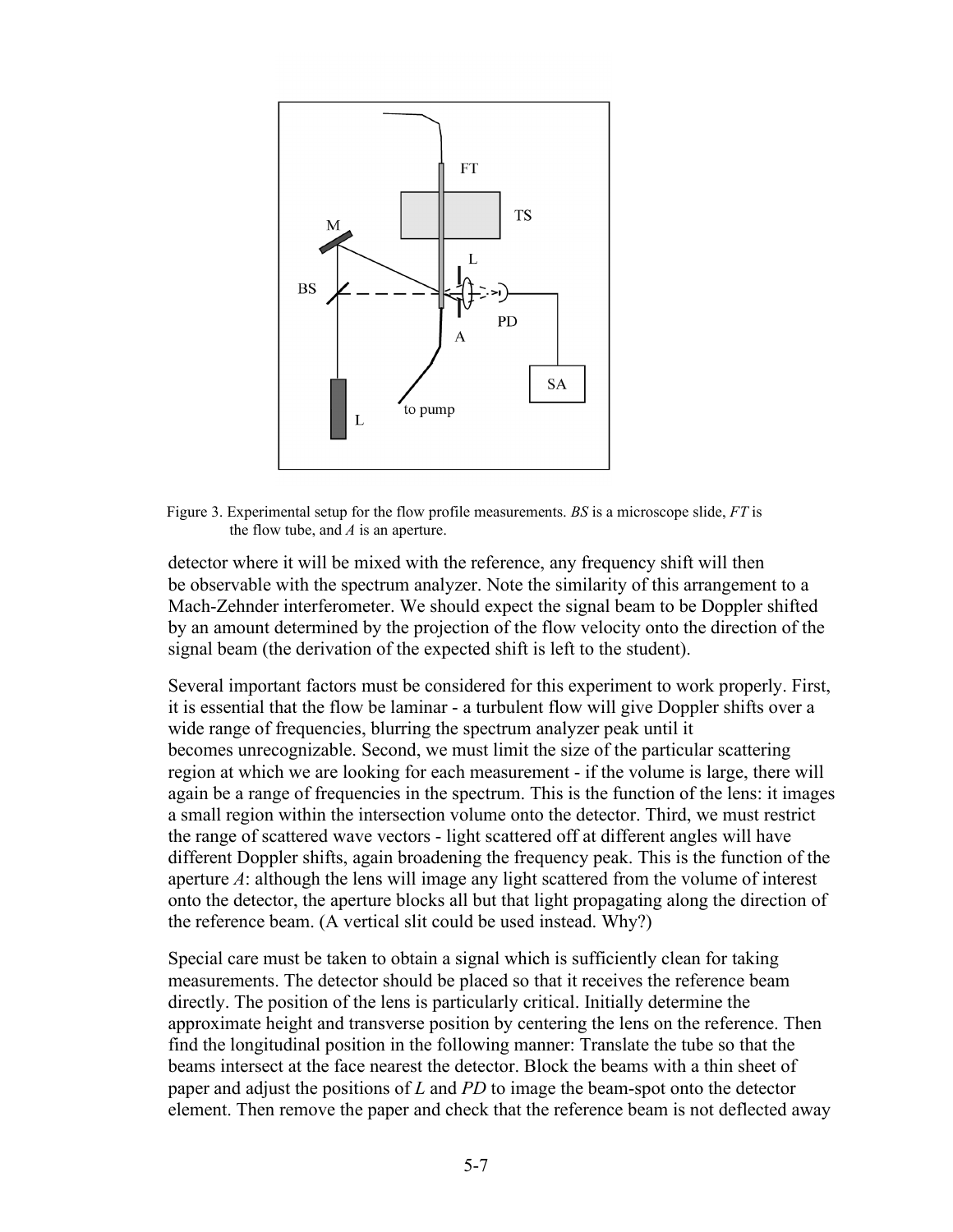from the detector - if it is, repeat the positioning steps. When this procedure is completed, translate the flow tube *FT* so that the beam intersection is in the middle of the tube. Adjust the spectrum analyzer until a signal is found (start by estimating the expected Doppler shift). The true beat note signal will disappear when either of the beams is blocked. Check to see that the frequency varies with the pump speed. When you have found the beat note, adjust the position of the various components to maximize the signal amplitude. If the signal is sufficiently above the background  $(> 10 \text{ dB})$ , you will be able to take the necessary data by computer as with the slow wheel. Take measurements at  $\sim$ 1 mm intervals starting at one side and continuing until the other side is reached. In analyzing your data, plot the profile and qualitatively compare it with what would be expected for a laminar flow (look it up). As usual discuss experimental problems, error sources, etc. Note: On occasion this experiment does not work out very well. If such is the case for you, at least obtain a measurement of the speed at the center of the tube and explain the problems encountered.

#### **Summary of Procedures**

Upon completion of this experiment you should have sufficient data to obtain the following:

- The rotation rate of the slow wheel using the Doppler effect.
- The speed of the toy train (compare with direct measurement).
- The rotation rate of the fast wheel using the interference-scattering technique.
- The velocity profile of a laminar flow, via the Doppler effect.

## *Food for thought*

Doppler velocity with the Michelson arrangement. It is not really necessary to invoke the Doppler Effect. Find an alternate explanation (it should lead to the same numerical expression).

Transverse velocimetry measurement (fast wheel). This can be interpreted also through the Doppler effect…can you explain this?

## **REFERENCES**

1. M. V. Klein and T. E. Furtak, *Optics* (Wiley, New York, 1986).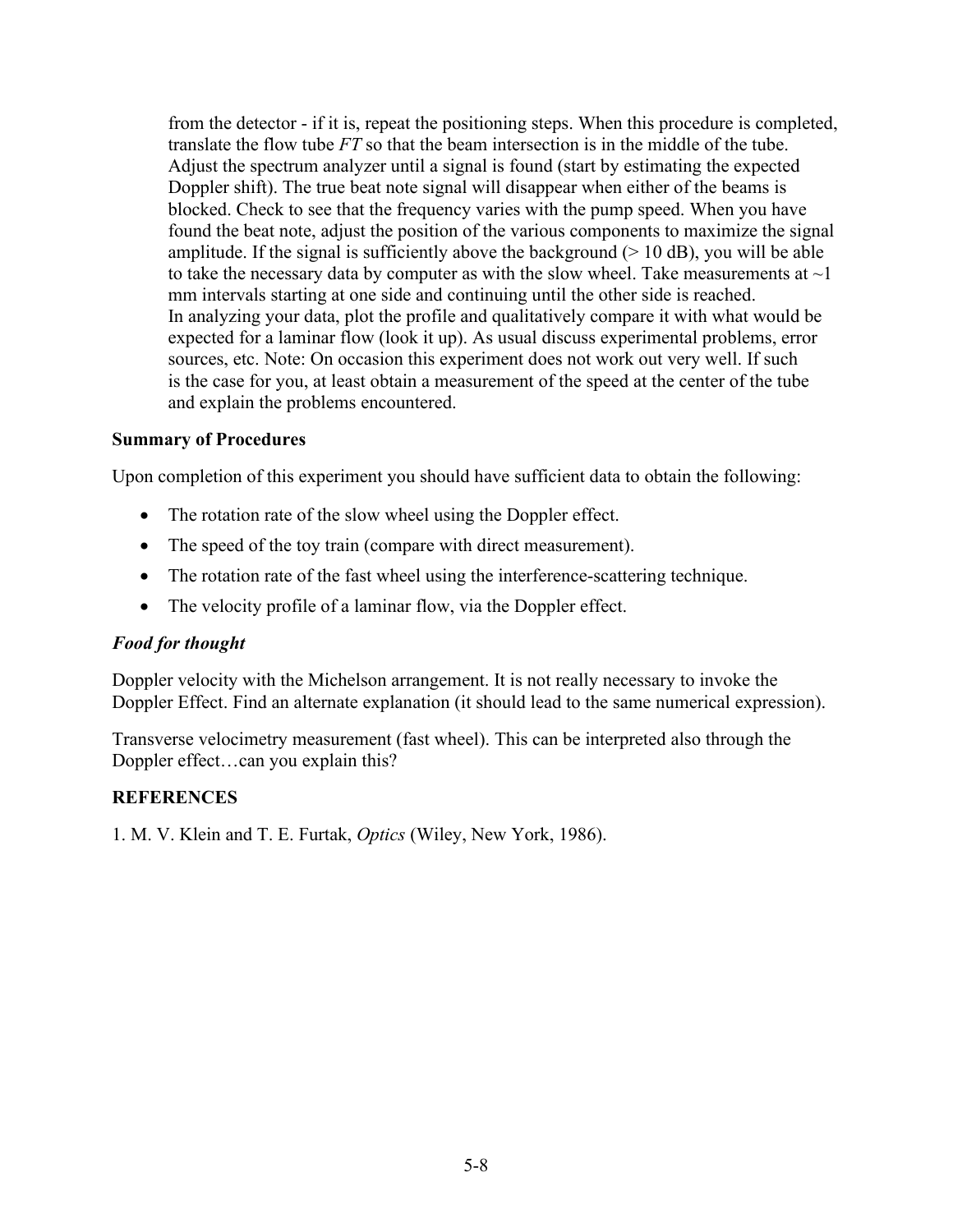#### **APPENDIX: HP 3585A Electronic Spectrum Analyzer (ESA)**

The Hewlett-Packard 3585A is a digital spectrum analyzer with a bandwidth of 20 Hz - 40 MHz. It can be operated manually by the front panel controls, or by computer via the IEEE-488 interface. The manual method is the subject of this appendix.

The entry keys of the front panel are divided into eight groups: INPUT, ENTRY, SWEEP, TRACE, MARKER/CONTINUOUS ENTRY, RBW-VBW-ST, STATUS, and TRIGGER. The pertinent keys in each of these groups will be discussed below. Most keys are designed so that they will be lit, or a corresponding entry on the CRT display highlighted, when on or in effect.

Before discussing the key panel, look at the CRT display. The horizontal axis is in units of frequency, and either the START and STOP frequencies or the CENTER frequency and frequency SPAN will be given below the bottom grid line. The vertical scale gives the power of the signal in logarithmic units (dBm, dBV, or dB) with the power corresponding to the top grid line given by REF, the values for the other lines decreasing from this value by the amount given in dB/DIV, both displayed in the upper left corner. (Remember that a signal ratio of 10 dB implies an electrical power ratio of 10, while a ratio of 20 dB implies a  $\{\text{it voltage}\}\$ ratio of 10. For most optical detectors, it is the output voltage that is proportional to the optical power in.) The RANGE determines the noise level due to the internal amplifiers. The upper right corner usually gives the MARKER position, but may display other information, and will be discussed later. The meaning of the entries on the bottom line will likewise be discussed below. The CRT is also used to display various messages, which will generally be accompanied by a warning tone. For example, every two minutes or so the instrument will execute a self-calibration routine and ``CALIBRATING" will briefly appear on the screen; similarly, if front panel operation is attempted while the device is in the remote mode, the message ``HP-IB OPERATION ONLY" will be displayed.



Figure 1. Layout of the HP 3585A Spectrum Analyzer front panel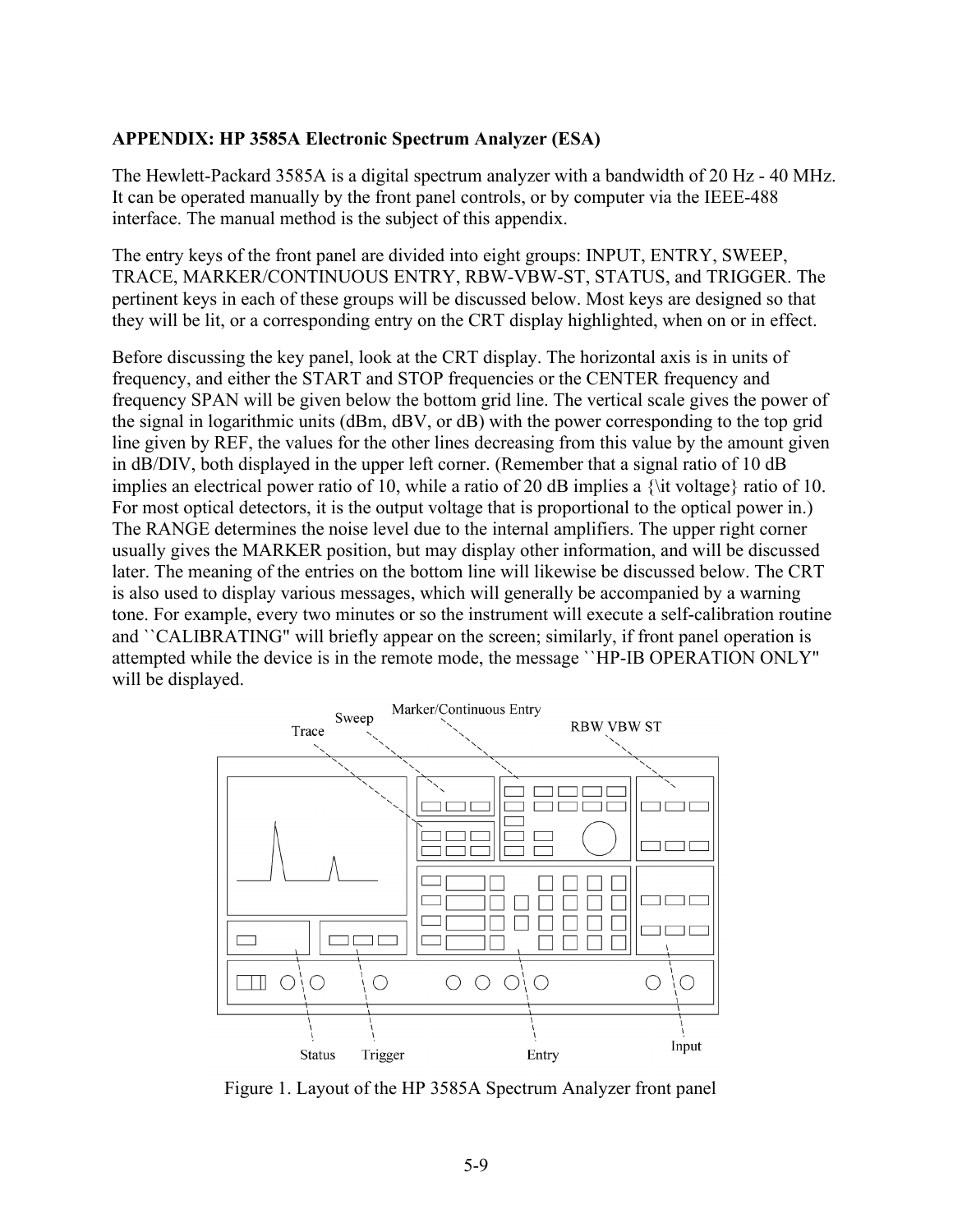# **The Eight Panel Groups**

1. *INPUT*. Proper settings and connections of the INPUT group are required to obtain a trace, and to prevent overloading. For low frequency applications, the IMPEDANCE should be set to  $1-MΩ$ ; the 50 Ω and 75 Ω inputs need to be used only when investigating frequencies of >10 MHz and when the source is capable of driving such an impedance. The signal source must be connected to the input jack corresponding to the active IMPEDANCE setting. When AUTORANGE is on, the input amplifier RANGE will be adjusted to suit the input signal; with REF LEV TRACK on the power level corresponding to the top of the display grid will follow any adjustments of the RANGE (whether this is due to AUTORANGE, or to any manual STEP KEY or numerical entry)

2. *ENTRY*. This group is the most important of the eight. In particular, the REFERENCE LEVEL, dB/DIV, START FREQ/STOP FREQ and/or CENTER FREQUENCY/FREQUENCY SPAn may be set using the STEP, numerical, and unit keys. To change the value of any of these parameters, press the corresponding key. The corresponding CRT entry will then be highlighted, and the value may be changed either incrementally using the STEP keys (which usually change the parameter by a factor of 2 or in a 1-2-5-10 or 1-3-10 sequence) or by numerical entry from the keypad. If the new value is not allowed a bell will sound and possibly an error message will be displayed; the parameter will remain highlighted awaiting an acceptable entry. A change implemented by the STEP keys will be effected immediately, while a numerical entry will not take effect until an appropriate unit is entered. In either case, the CRT entry will remain highlighted until a units key has been pressed.

3. *SWEEP*. The SWEEP (i.e., the scanning of the internal reference oscillator through the appropriate range of frequencies) may be either CONTinuous (a new sweep beginning as soon as the last one is completed) or SINGLE (sweeping stops when the STOP FREQ is reached). In either case the SWEEPING light will be lit and the CRT trace will be continually updated while the sweep is in progress. The MANUAL ENTRY mode is rarely useful.

4. *TRACE*. The 3585A can store two traces: A, which is continually updated during sweeping, and B, which can be used for permanent storage. A trace must first be obtained in the A trace, then it can be transferred to B by pressing the STORE A→B key. Either or both can be viewed at any time, as can their algebraic difference A - B, by activating the appropriate key. The B trace is particularly useful for storing a good trace for later plotting, or for storing baseline noise trace which can then be subtracted from the A signal trace.

5. *MARKER/CONTINUOUS ENTRY*. The MARKER is the highlighted pixel on the spectrum trace which can be positioned by the CONTINUOUS ENTRY knob. The frequency and signal amplitude at its position on the trace will be given in the upper right corner of the CRT when it is active. When the COUNTER feature is active the trace will stop for \$\approx\$ 0.1 s when the marker frequency is reached and the device will measure the frequency (to an accuracy of 0.1 Hz) of the strongest signal within one resolution bandwidth (RBW - see below) of the marker frequency. The other features in this group are of little interest for our purposes.

6. *RBW-VBW-ST*. The RESolution Bandwidth is the frequency range allowed through the input filters to the system amplifiers, it is thus the displayed width of any input signal of bandwidth less than the RBW value displayed at the lower left corner of the CRT. It can be reduced to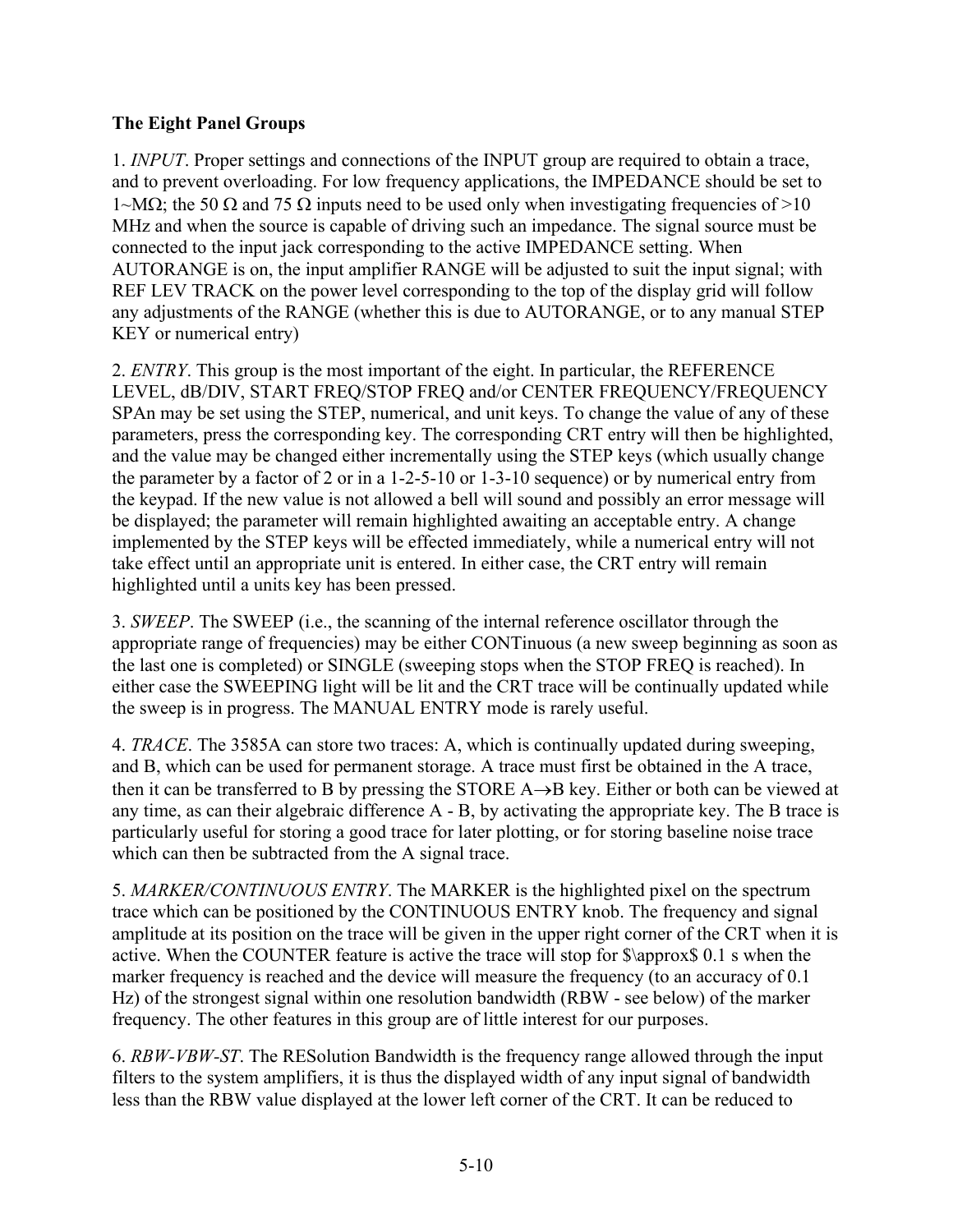resolve closely spaced signal or increased to speed up the sweep rate if the extra resolution is not needed. The VIDEO BandWidth (VBW - bottom center of the CRT) is, qualitatively speaking, the inverse of the time over which a particular element of the display is average; as such, it can be reduced to average fluctuations in the noise level which might mask weak signals, or increased to reduce the SWEEP TIME. With the COUPLES TO SPAN feature active, the SWEEP TIME (ST - lower right corner of the display) will be automatically set to the minimum value for which the instrument can still take calibrated measurements; if the ST is too small for the RBW and VBW, the UNCAL LED will light, and the SWEEP TIME increased until it goes off. The RBW and VBW can be varied in a 1-3-10 sequence only; the ST can be set to any multiple of 0.2 s.

7. *STATUS*. When the 3585A is being controlled via the IEEE-488 [also know as the HP-IB (Hewlett-Packard Interface Bus) and GPIB (General Purpose Interface Bus)] interface on the rear of the instrument, the REMOTE LED will be lit and the front panel will be disabled. The other three LEDs indicate the status of the instrument with respect to the bus. REMOTE control may be overridden and front panel operation restored by pressing the local key.

8. *TRIGGER*. The FREE RUN mode should be used.

*Plotting.* Though not an entry key group, the capability to generate a hard copy plot of the displayed frequency spectrum is a useful feature of the 3585A. To obtain a plot, an X-Y recorder must be connected to the X and Y PLOTTER OUTPUT connectors on the back panel of the instrument (if the recorder provides a remote pen lift feature, this should be connected to the Z output - note however that there may be some compatibility problems). The plot is initiated by pressing the RECALL (on) key [lower left corner of the ENTRY block] then the 8 (plot1) key. An analog copy of the trace will be sent to the output jacks at a rate which a typical recorder will be able to follow. Output voltages will range from 0 V (START FREQUENCY) to +10 V (STOP FREQUENCY) for X, and from 0 V (lower grid line) to  $+10.64$  (REFERENCE LEVEL = 10.4 V) for Y. Set the recorder inputs ranges accordingly. The outputs are set to the high limits after each plot, so zero the recorder at the upper right corner of the page.

*A simple demonstration - ``Watching the radio".* To demonstrate the operation of the 3585A, connect a short piece of unshielded cable to the 1MΩ input. Tune the START and STOP frequencies to locate the AM radio band (0.5 - 1.6 MHz). Position the marker on one of the stations and measure the frequency of the station using the COUNTER. Watch the frequency and amplitude of the signal over several measurements. Can you see why these are `amplitude modulation' stations rather than `frequency modulation'? Can you find the FM stations?

As mentioned in the former subsection, the Hewlett-Packard 3585A spectrum analyzer may be remotely operated by computer via the IEEE-488 interface [also known as the HP-IB (Hewlett-Packard Interface Bus, or GPIB (General Purpose Interface Bus)]. The program DOPPLER.EXE has been written to drive the 3585A and to collect the appropriate data for this experiment. Use of this program is the subject of this portion. Throughout this section anything that is enclosed in quotes "") is what you will be expected to type from the keyboard; names of special keys which you must type will be enclosed in Dirac brackets (e.g.,  $\langle \text{esc}\rangle$ ,  $\langle \text{enter}\rangle$ , etc.).

*Setting up.* Turn on the computer, and the 3585A. Get into the optics lab directory by typing "CD/OPTLAB<enter>". Obtain a signal trace on the analyzer and move the marker to the top of